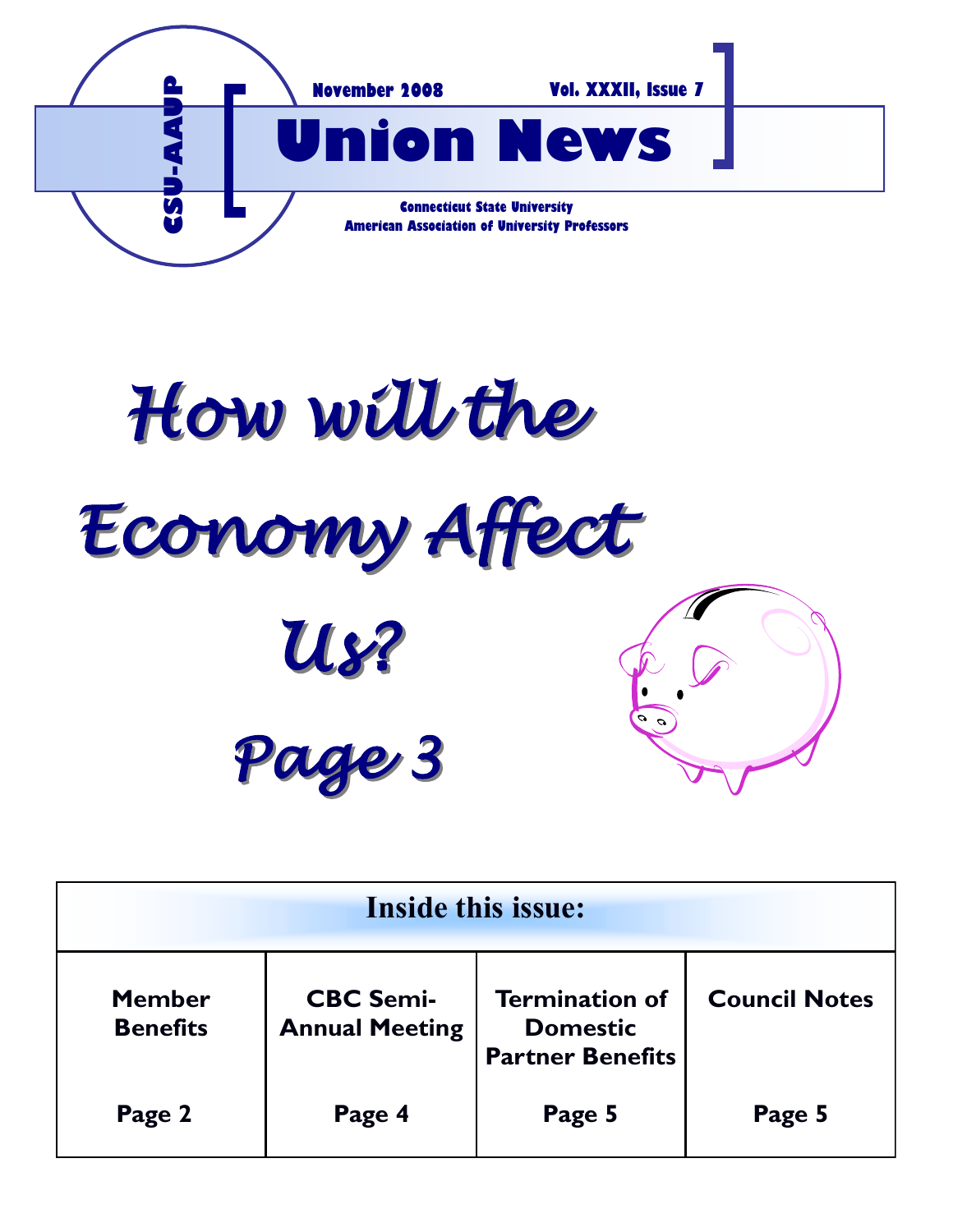## **Dates to Remember**

- **12/18:** Dean submits recommendations for promotion (all) and penultimate year tenure candidates (Aug. hires)
- **12/11:** Day classes End
- **12/12:** Reading Day (No Day or Evening Classes)
- **12/13-12/19:** Final Exams
- **12/20:** Semester Ends
- **12/31:** Provost takes required action and informs 2nd year or later renewal candidates (Jan. hires); Board awards tenure for penultimate year tenure candidates (Jan. hires)

### *Union News*

CSU-AAUP Central Connecticut State University Marcus White Hall, Rooms 305, 307 & 310 New Britain, CT 06050 Phone (860) 832-3790 Fax (860) 832-3794 Email: aaup@ccsu.edu Website: www.ccsu.edu/aaup/csu

> Editor: Ellen Benson Bensonell@ccsu.edu

# **Member Benefits**

Following is a brief description of some of the member benefits offered by CSU-AAUP. To check your membership status, please contact your local AAUP office.

### **Tires**

Town Fair Tire offers a 10% discount off any tire or wheel purchase at all 70 locations in CT, MA, RI, and NH. You will also receive free lifetime flat repair, mounting, and lifetime rotation. In addition, you will receive free front wheel alignment with any tire purchase, free installation mounting with every tire purchase, and free snow tire changeover. To obtain your 10% discount coupon, please contact your AAUP office.

### *Academe*

As a CSU-AAUP member, you will receive *Academe*, the bimonthly magazine that analyzes higher education issues from faculty members' perspectives. The magazine begins with an incisive round-up of news affecting professors. Feature articles examine tenure, affirmative action, parttime faculty appointments, distance education, intellectual property, and other timely academic issues. Investigative reports on violations of academic freedom and tenure are regular components. Columns cover legal trends, legislative developments, and new scholarly books.

### *Adjunct Advocate*

The *Adjunct Advocate* is a bimonthly magazine that features articles pertaining to part-time faculty. To read the magazine online at www.adjunctnation.com, please contact your local AAUP office for the username and password.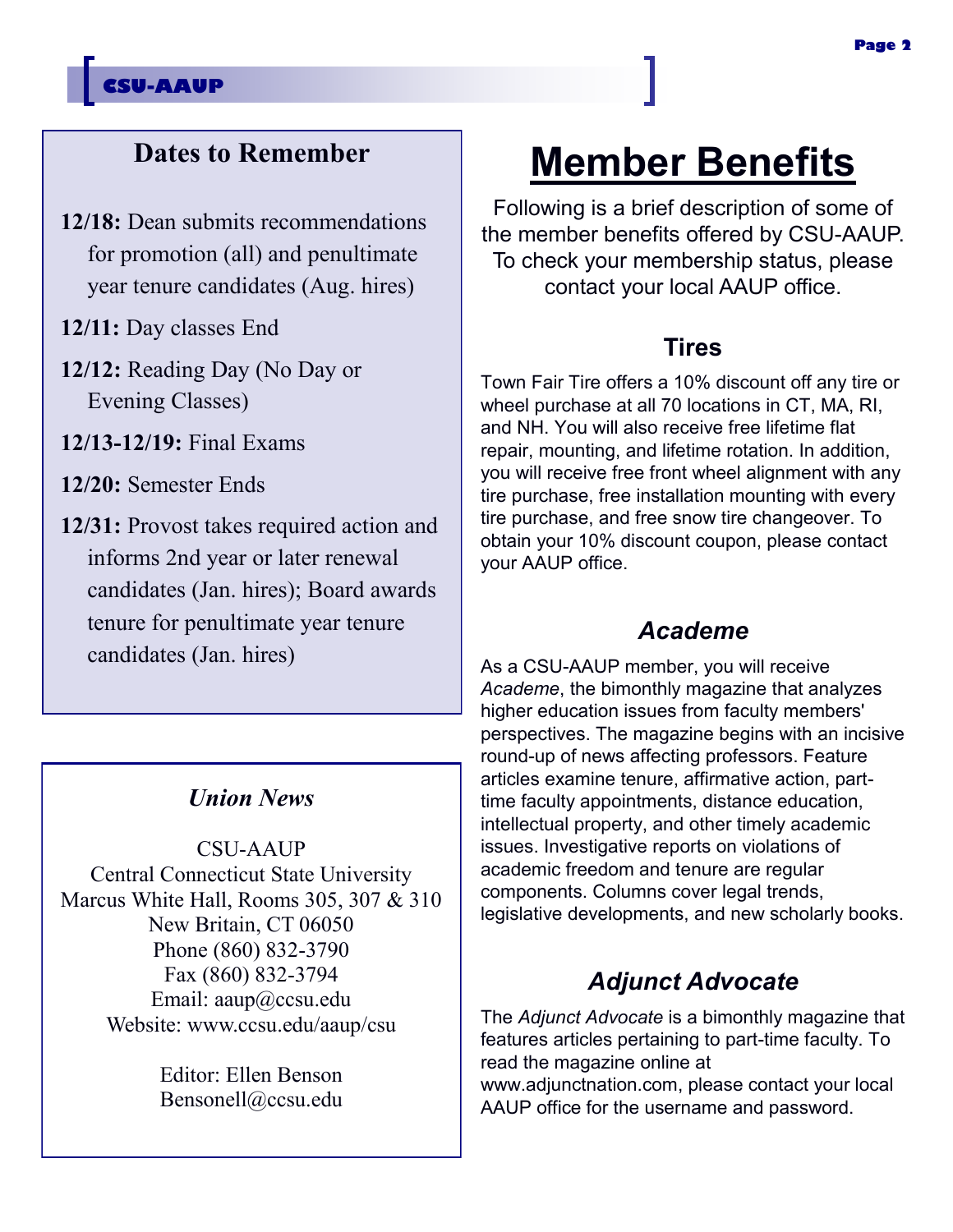# **How Will the Economy Affect Us?**

#### **The Current Fiscal Situation & Future Outlook**

For the current fiscal year, the state is projected to have a deficit of \$300 million, even after the Governor's rescissions and the cuts made during the special session on November 24. Governor Rell must submit a deficit reduction plan by the end of the year but most, if not all, of those cuts will likely have to be implemented by the General Assembly. The Governor is only able to cut five percent in any one line item without General Assembly approval, and she has already reached that limit for many state agencies, including higher education.

The General Assembly goes into session on January 7 and may or may not adopt budget reductions for the current fiscal year within the first months of the session. If they do not adopt budget reductions, the funds will automatically be transferred from the "rainy day fund" at the end of the fiscal year July 1, 2009. The rainy day fund currently contains about \$1.6 billion.

Both the Office of Policy Management (OPM) and the Office of Fiscal Affairs (OFA) have estimated that there will be a budget deficit for the new biennium of over \$6 billion. There will be draconian cuts if Governor Rell presents a budget with no revenue enhancements, which she continues to assert is her goal.

#### **CSU-AAUP and the State Employees Bargaining Agent Coalition (SEBAC)**

Leaders of the State Employees Bargaining Agent Coalition (SEBAC), including leaders from CSU-AAUP, were invited by Governor Rell to hear a presentation about Connecticut"s economy on November 6. Don Klepper-Smith and Nick Perna, outside economists who serve on the Governor's Economic Advisory Council, as well as Bob Genuario, her Secretary of the Office of Policy and Management, presented a briefing about the administration's view of the economy and its potential impact on Connecticut's budget. There was no discussion about collective bargaining, wages, benefits, or early retirement.

On November 12, the Governor held a press conference to announce projected budget deficits of \$2.6 billion in 2010 and \$3.3 billion in 2011. **The Governor' recent Deficit Mitigation Plan included a proposal to use \$14.5 million in savings set aside for future retirees' health costs, which would require** 

**negotiations with SEBAC.** The organization responded to her request, calling for a working partnership and discussions on the possible consequences of such a move.

Further, on November 24, SEBAC leaders met with members of Connecticut's Congressional delegation to begin creating a partnership between workers, elected officials at all levels, and the private sector to help working families weather the economic storm. The organization is urging Governor Rell to seize the moment and engage with national leaders to tackle the growing economic crisis.

On December 8, Governor Rell announced at a Middlesex Chamber of Commerce meeting that she would be meeting with SEBAC leaders that week, but SEBAC has not been contacted and no meeting has been scheduled as of the printing of this newsletter.

**There has been no official discussion of an Early Retirement Incentive Program (ERIP).**  SEBAC is opposed to any such proposal because of the adverse affect it would have on the state pension fund"s unfunded liability; Connecticut has one of the worst funded pension plans in the country (52%). In addition, the estimated cost savings from previous ERIPs have not shown to be substantial in the long run.

*(Continued on page 6)*

Resources and updates on the state's economic crisis will be posted on our website in the Political Action section. CSU-AAUP will send electronic updates as needed during the winter break.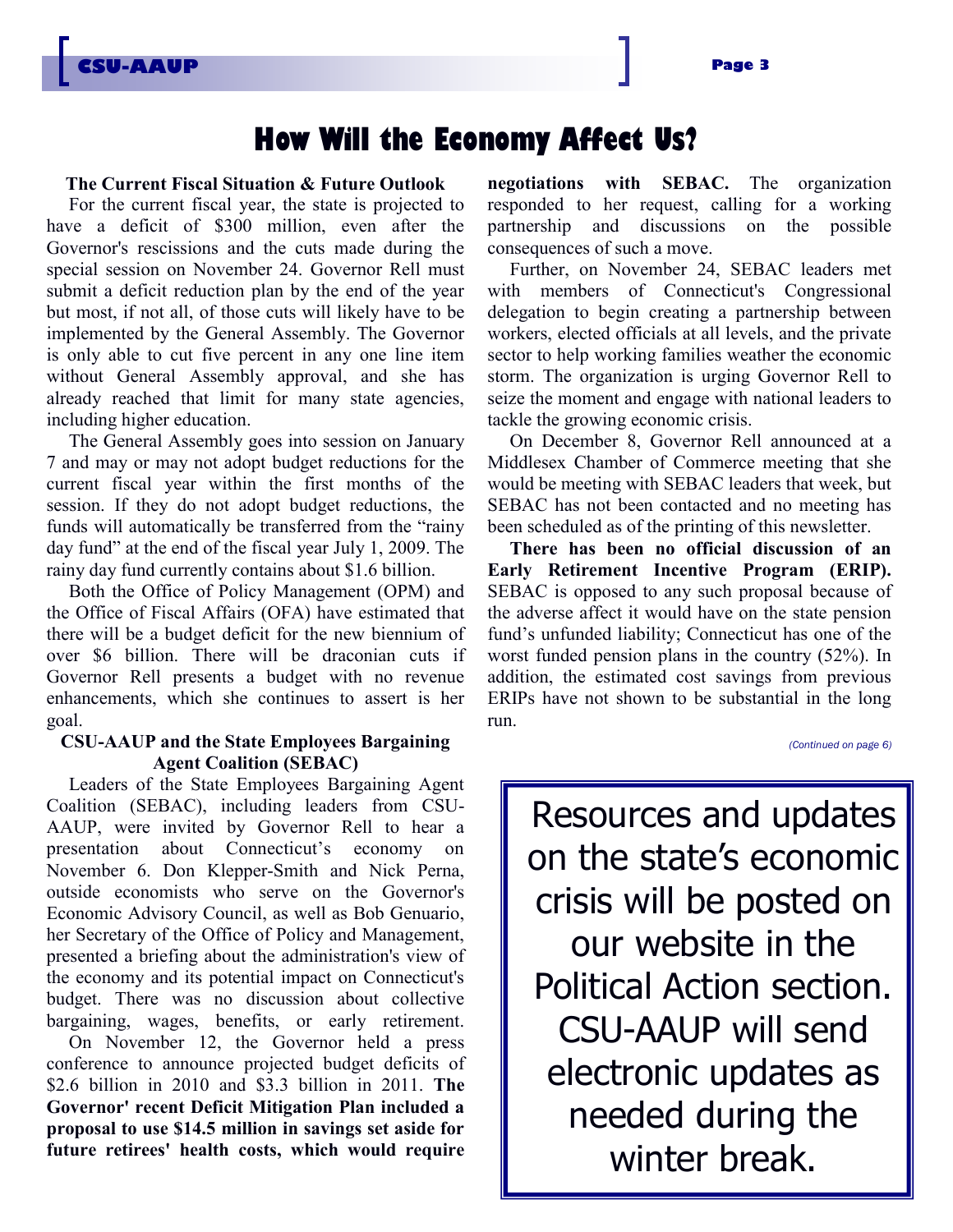### **Collective Bargaining Congress Semi-Annual Meeting**

The purpose of the Collective Bargaining Congress (CBC) is to develop and disseminate information and resources in support of the collective bargaining activities of local AAUP chapters, and to engage in other activities in support of higher education collective bargaining. The CBC meets twice a year, in June and in December.

CSU-AAUP sent fourteen representatives to the December 2008 CBC meeting, which took place in Washington D.C. from December 5-7. The opening dinner meeting featured Kathy Krieger as keynote speaker, a labor lawyer, teacher, and activist who delivered a talk entitled, "Labor Advocacy as 'Racketeering': The Continuing Legal Campaign against Union Speech and Activism." Ms. Krieger's speech discussed lawsuits based on the 1970 Racketeer Influenced and Corrupt Organizations Act (RICO) used to obstruct union organizing campaigns by deliberately confusing free speech and open information-sharing with criminal activity.

At the business meeting, an update on the restructuring of National AAUP was provided. Currently, the organization is working with a former IRS employee to create a restructuring proposal for the IRS. The organization still anticipates that the restructuring plan will not be implemented until January 2010. Also discussed was a proposed change in election rules for National AAUP Council, which has the potential to benefit collective bargaining (CB) chapters. CB chapters are currently underrepresented on the Council; seventy percent of AAUP members belong to a CB chapter but only fifty-five percent of Council members are from CB chapters. The proposed change would increase the number of atlarge positions on the Council from three to nine and decrease the number of representatives from each district from three to two. It was argued that allowing for more at-large positions provides the possibility for more CB representation as some districts have few or no CB chapters.

CBC leadership also made several positive announcements:

National AAUP membership has grown from 44,000 to 47,000.

- A new Chief Financial Officer was hired and there has been a lot of progress in fixing the accounting problems that occurred over the last several years.
- $\bullet$ The National AAUP office is moving, which will save the organization hundreds of thousands of dollars and provide a nicer facility and one that is more conducive to staff cohesiveness since all the offices will be on one floor.
- National AAUP has formed a subcommittee on converting contingent faculty positions to the tenure track, which will make recommendations on the "nuts and bolts" of conversion. The subcommittee is currently surveying strategies for stabilizing the contingent workforce and evaluating those strategies.
- The CBC has created a contract database, an  $\bullet$ online searchable collection of all its chapters' collective bargaining agreements. It is a password -protected system that is regularly updated by National AAUP staff.

*Save the Date* CSU-AAUP/ SUOAF-AFSCME **Lobby Day**  Wednesday, March 18 Breakfast & Meetings with Legislators at the State Capitol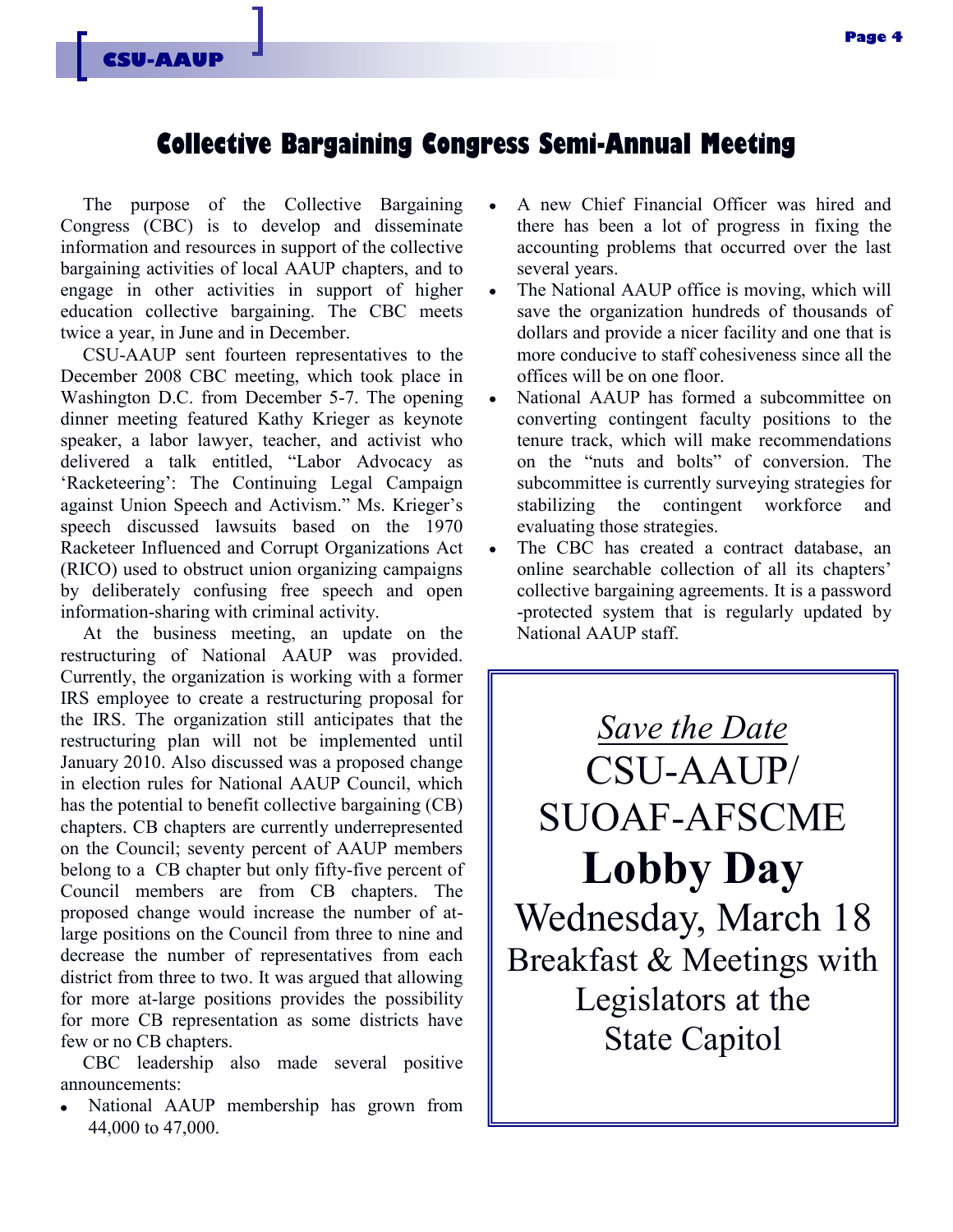### **Termination of Domestic Partner Benefits**

Same sex domestic partners and eligible dependent children of the domestic partner are currently eligible for coverage under the State"s pension and health benefit plan. This benefit was awarded to couples by an arbitrator, however the arbitrator's award terminates same-sex partners' eligibility for domestic partner benefits as of the date same sex couples become eligible to marry in Connecticut. The award also holds that domestic partners and eligible dependent children of the domestic partner on the State"s pension and health benefit plan will have these benefits cease one year after same sex marriages are allowed by the State of Connecticut.

As of November 12, 2008, same sex partners have gained the right to obtain marriage licenses in Connecticut. Accordingly, under the terms of the arbitrator's award, and effective November 13, 2008, the State will no longer recognize "new" domestic partnerships for benefit purposes. For those individuals currently in a domestic partnership relationship, the health (including medical, prescription and dental) and pension benefits (including pre-retirement benefits and spousal waivers) currently provided to partners and the eligible dependents of the domestic partner will end effective November 30, 2009 unless the partners marry or enter into a civil union prior to this date. For partners who do not marry or enter into a civil union, enrolled domestic partners and their dependent children will be allowed to continue their benefits through COBRA after November 30, 2009.

For current employees with a domestic partner enrolled in health insurance who marry or enter into a civil union by November 13, 2009, the employee or retiree will be given thirty days from that date to obtain medical and dental coverage for his or spouse or civil union partner and eligible dependent children. If they fail to complete this within the thirty day period, the employee or retiree will have to wait until the annual open enrollment period, which normally takes place in June.

With regard to retirement and pension benefits, for current employees with a domestic partner who marry or enter into a civil union by November 13, 2009, the employee should complete a form to entitle the civil union partner or spouse to pre-retirement death benefits (where applicable) and survivorship protections. For current domestic partners who do not marry or enter into a civil union by November 13, 2009, the domestic partner can remain the employee"s beneficiary for retirement purposes but the domestic partner will not be treated by the Division as a spouse for purposes of pension benefits at the time of the employee's retirement.

If you have questions, please contact the Human Resources office.

### **Council Notes**

At its November 20 meeting, the CSU-AAUP Council:

- Had a lengthy discussion regarding the fiscal crisis in the State of Connecticut and how it may affect state employees
- Approved funding in support of the CSUS 25th Anniversary reception
- Authorized the purchase of two tickets to the Connecticut Citizen Action Group"s event honoring State Representative Chris Donovan
- Heard a report from ECSU-AAUP that they successfully lobbied for AAUP presence on the University"s Homepage
- Discussed purchasing a server of its own rather than using the university's server
- Heard a report from SCSU-AAUP that its HR office is making all potential new employees sign what appears to be a new Background Investigation Authorization form. CSU-AAUP agreed to look into the matter further.